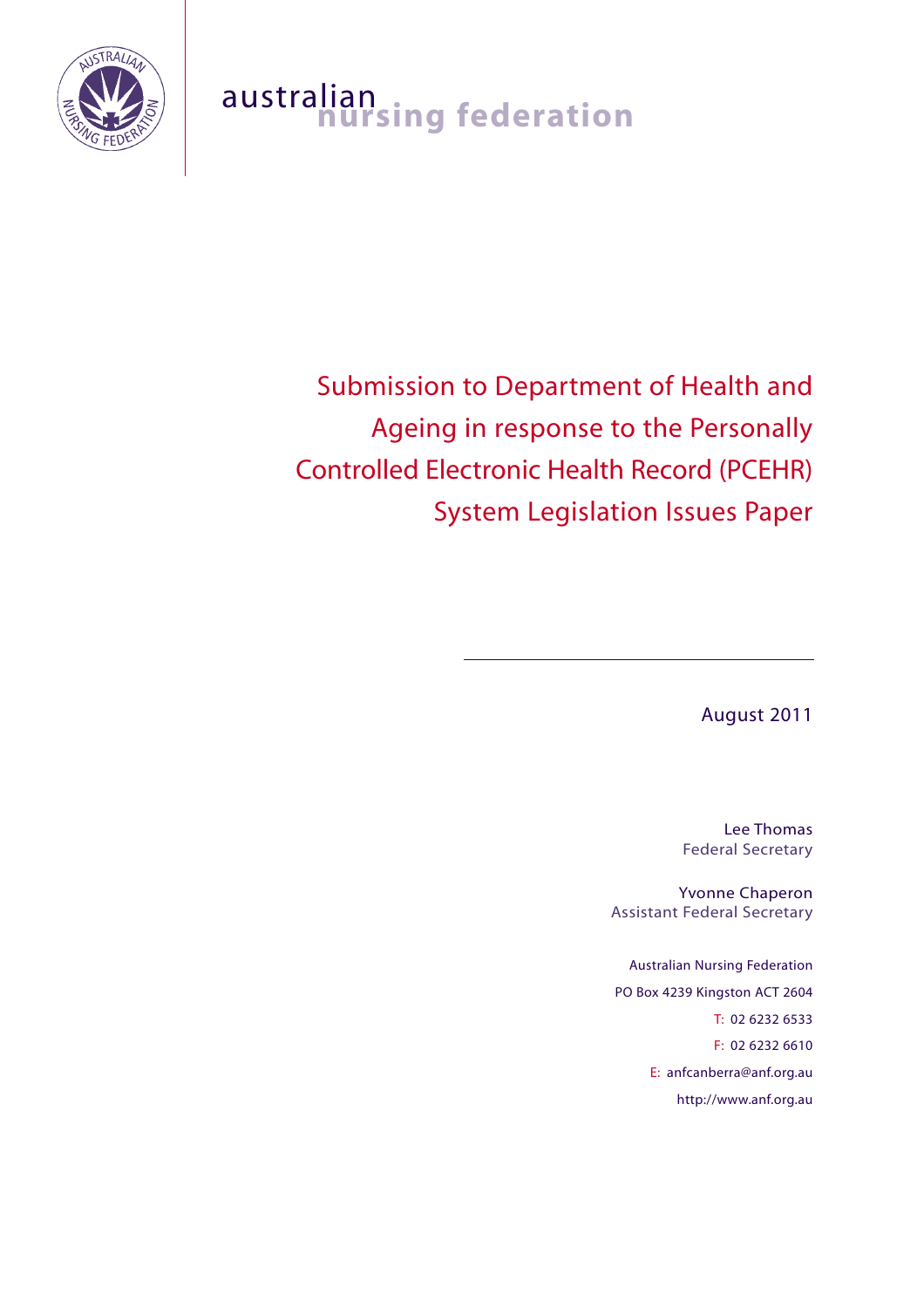#### 1. Introduction

Established in 1924, the Australian Nursing Federation (ANF) is the largest professional and industrial organisation in Australia for nurses, midwives, and assistants in nursing, with Branches in each State and Territory of Australia. The core business for the ANF is the professional and industrial representation of our members and the professions of nursing and midwifery.

The ANF has a membership of over 200,000 nurses, midwives and assistants in nursing. Our members are employed in a wide range of settings in urban, regional, rural and remote locations, in both the public and private health and aged care sectors.

The ANF participates in the development of policy relating to: nursing and midwifery practice, professionalism, regulation, education, training, workforce, and socio-economic welfare; health and aged care, including reform agendas, community services, veterans' affairs, occupational health and safety, industrial relations, social justice, human rights, immigration and migration, foreign affairs and law reform.

Given that nursing and midwifery form the largest cohort within the health and aged care sectors, and are the most geographically dispersed of all health care workers, the ANF is vitally interested in the development of health information management in the electronic environment. This extends to the involvement of consumers of health care in their own records.

The ANF has been participating to the work of the National E-Health Transition Authority (NEHTA) and to the development of electronic health records. The following comments are provided in response to the release of the Personally Controlled Electronic Health Record (PCEHR) System Legislation Issues Paper.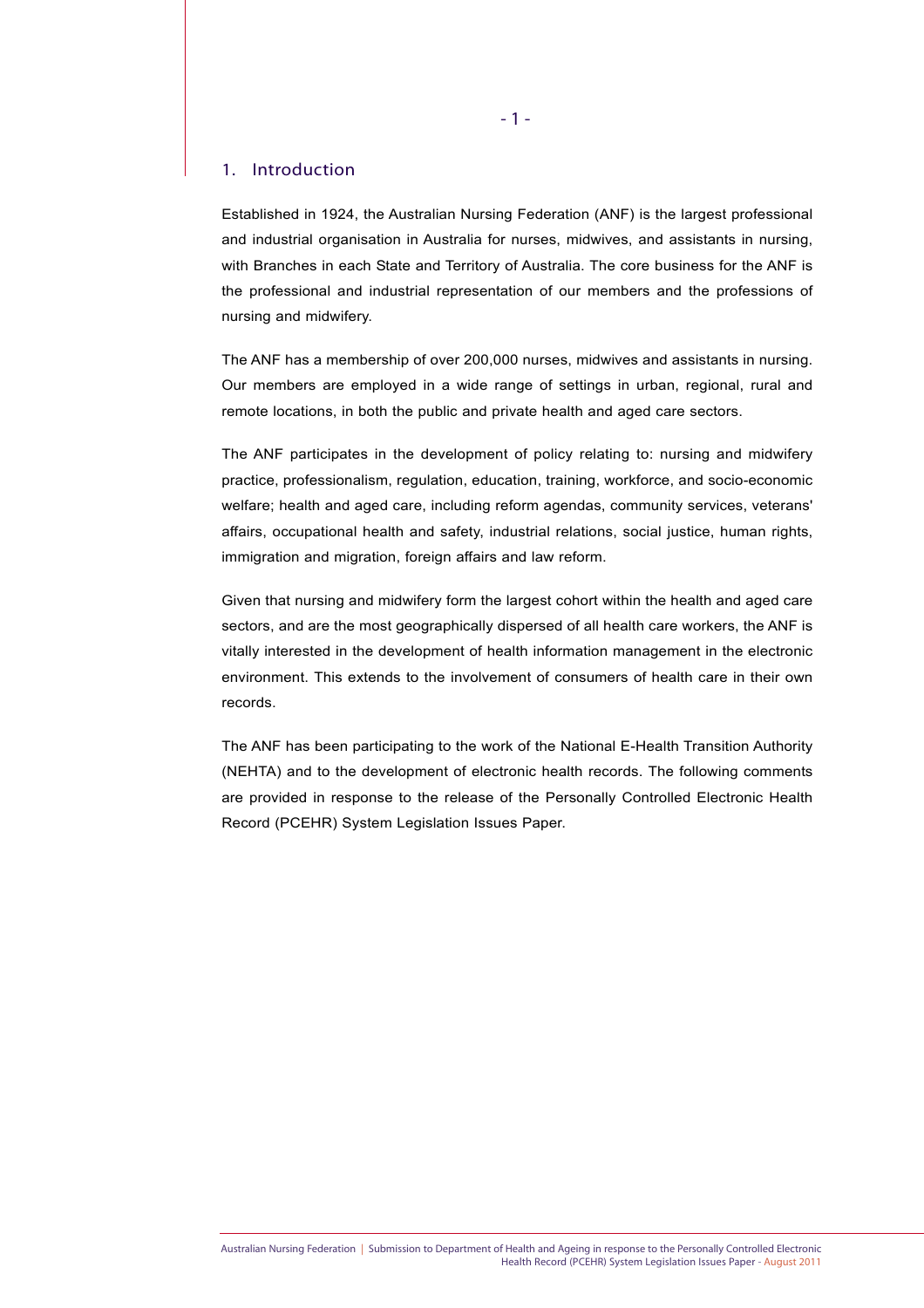#### 2. Personally Controlled Electronic Health Record (PCEHR) system

The ANF continues to support the introduction of an electronic health records system. Such a system will bring benefit for both health professionals and consumers of care. Chief among the benefits is the timeliness of information and the removal of the need for consumers to endlessly repeat their health history.

Essential to the success of the Personally Controlled Electronic Health Record (PCERHR) System will be access control processes which are manageable for health professionals and consumers (so that the system really is 'personally controlled'). This will mean crafting legislation which gets the right balance of privacy and sharing of confidential information with ease of use and management controls. If the system proves too difficult for any of the stakeholders then the degree of 'opt-in' will be compromised.

The ANF submission to follow addresses questions posed in the PCEHR Issues Paper.

#### Q1 Are there other potential participants in the PCEHR System and what is their role?

From a nursing and midwifery perspective the ANF does not consider that there are any other potential participants in the PCEHR system beyond those listed on page 13 of the Issues Paper.

## Q2 Should portals for consumer registration be provided by organisations other than health related organisations, including government organisations?

The ANF suggests that there may need to be additional organisations involved as portals for the consumer registration process other than health related organisations. Registration sites could include social welfare organisations such as Centrelink, or Post Offices in small or remote communities. This would accommodate the homeless, itinerate workers, people who do not have access to a personal computer or a local health service.

In relation to registration of individuals to the PCEHR System, the ANF queries the status of people such as the homeless, refugees, and other individuals who do not currently have a Medicare number or other forms of identifying documentation. This may also be a problem in remote areas of Australia where some Indigenous people are known by more than one name. If the law is silent on these groups of people, or if they are unable to provide the required forms of identification verification, does this mean that they will or won't be able to register onto the PCEHR System?

#### Q3 What possible barriers are there to the participation of individuals through their authorised representatives?

The ANF agrees that the "legislation would only provide a broad framework to support the participation of individuals through authorised representatives, and be supplemented by administrative arrangements and policy which would provide flexibility to accommodate changing circumstances."

Australian Nursing Federation | Submission to Department of Health and Ageing in response to the Personally Controlled Electronic Health Record (PCEHR) System Legislation Issues Paper - August 2011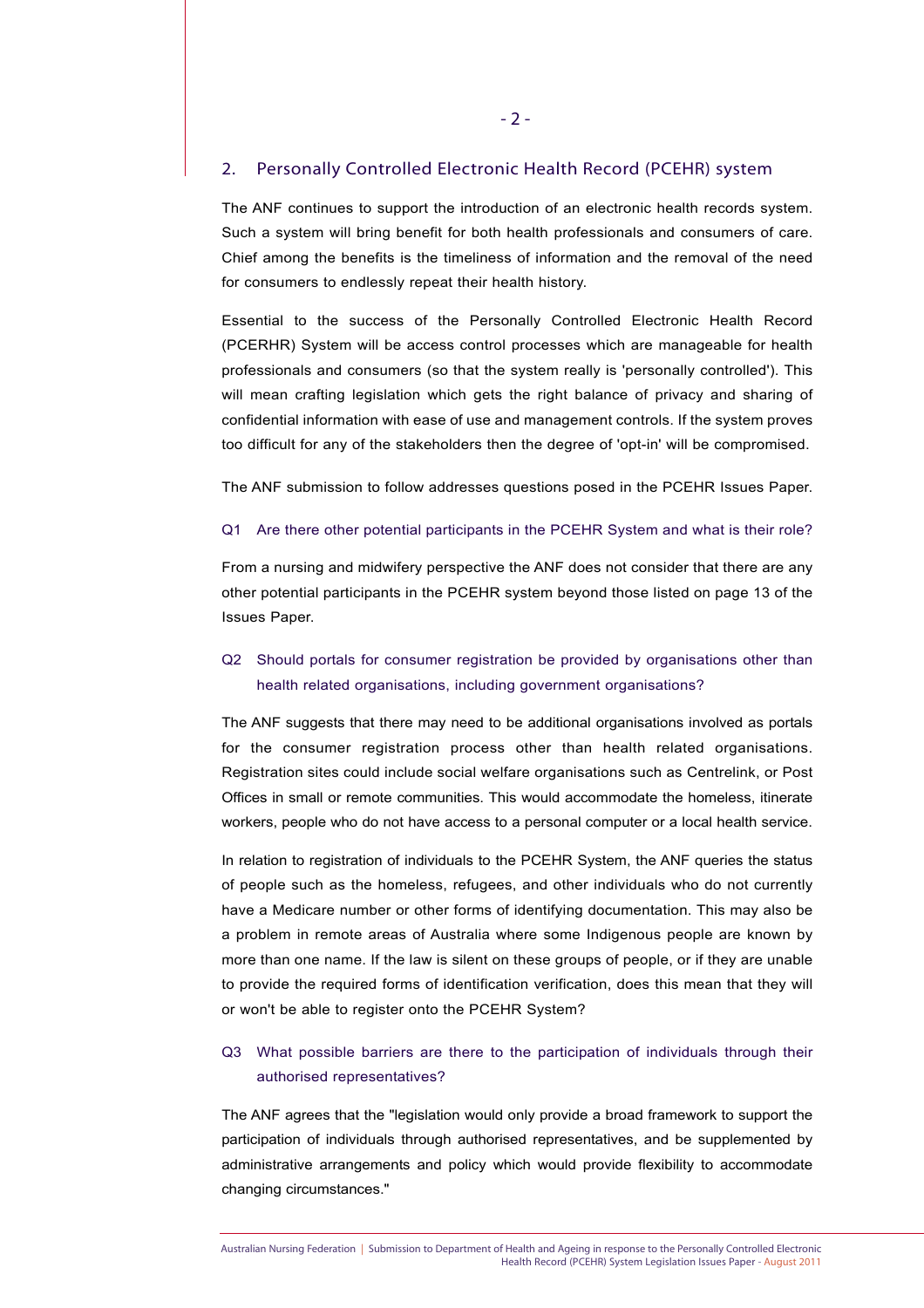A suggested barrier to consider is the difference in legislation across States/Territories in relation to, for example, guardianship/administration. The ANF seeks clarification as to how this will be accommodated when the individual relocates/moves temporarily interstate.

#### Q4 What other circumstances might need to be accommodated in the administrative arrangements for minors?

Consideration needs to be given to the situation of multiple parents - that is, through divorce and step-parent scenarios. In this case, it is quite likely that the child moves between parents and thus, in the event of a medical emergency may not be with the parent who is listed on the Medicare card (and the recognised authorised representative for that child).

#### Q5 What are the possible risks related to the creation and use of a pseudonymous PCEHR?

Possible risks related to the creation and use of a pseudonymous PCEHR, include fragmentation or duplication of healthcare records. There is also the possibility of errors if any future merging of pseudonymous information back into the true identity of the individual.

#### Q6 Are there other terms and conditions that should apply to healthcare provider organisations in regulating the eligibility of authorised users?

The eligibility criteria on page 18 for an authorised user would appear to cover casual bank or locum staff but not necessarily agency or more itinerate staff. These people would need to provide the healthcare provider organisation with their Healthcare Provider Identifier - Individual (HPI-I) number when signing on for a shift, as their name and matching HPI-I will not be on record at the organisation nor be identifiable in the healthcare provider organisation's local system. Providing their details would mean that when an audit of users of the PCEHR system is undertaken, the HPI-I would be able to be matched to a name of a health professional who has worked in the organisation.

# Q7 What are the essential rules and standards with which a nominated healthcare provider should comply in relation to authorising and managing shared health summary?

In relation to shared health summaries and event summaries, the ANF perceives a problem with legislating that "an individual could only nominate one healthcare provider organisation at a time to manage their shared health summary…". This could be problematic in the situation (not at all uncommon) of the individual with, for example, a chronic condition with co-morbidities, who regularly attends appointments with a range of health professionals who all need the same level of access to contribute to the health summary.

Australian Nursing Federation | Submission to Department of Health and Ageing in response to the Personally Controlled Electronic Health Record (PCEHR) System Legislation Issues Paper - August 2011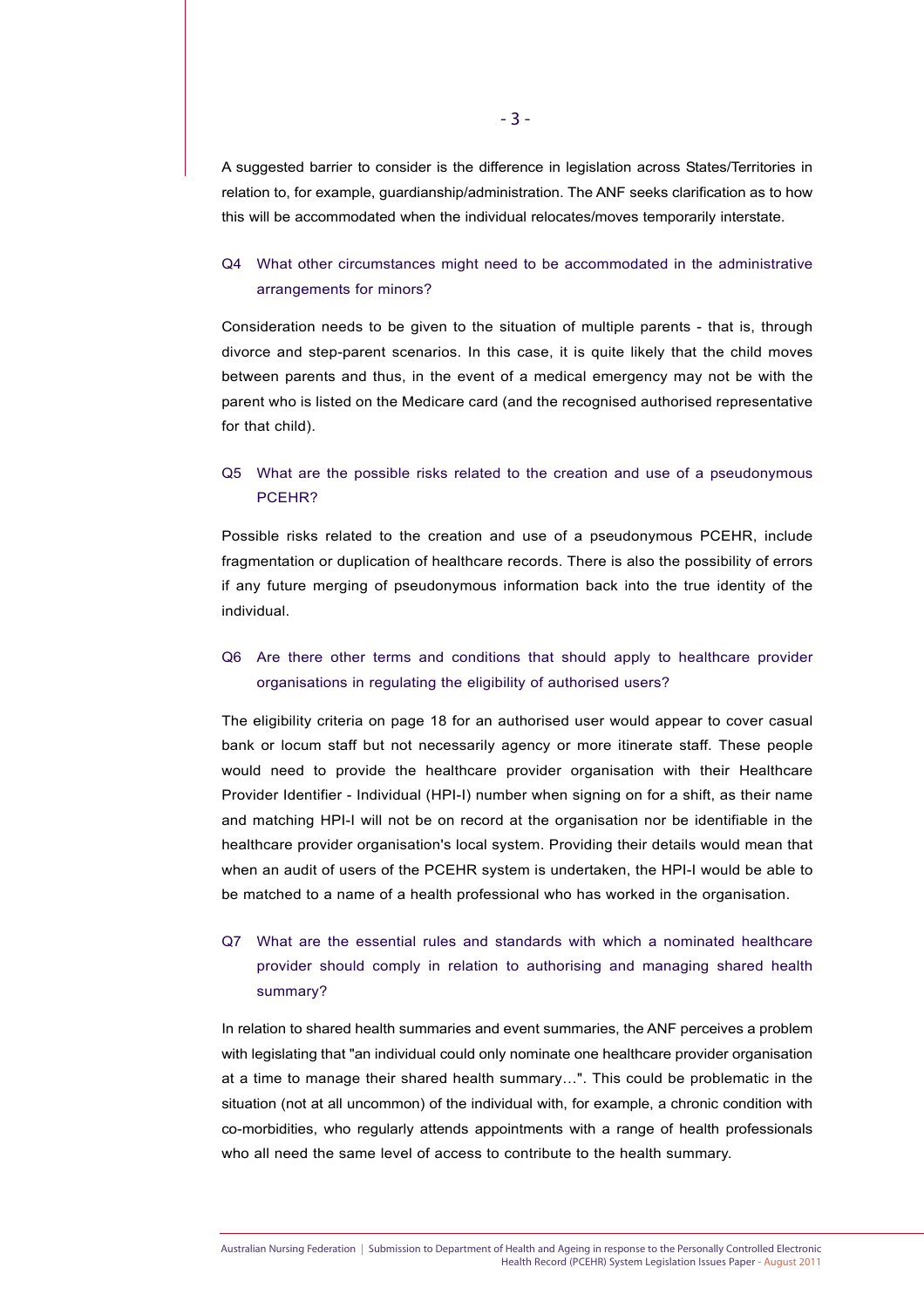Also, there is a risk of the present problem experienced by some general practice nurses of not being able to gain access to patient records for recording given care, being perpetuated and applied more broadly, if legislation states/infers that only one nominated health professional can enter information on the PCEHR event summary.

Q8 What are the essential obligations that should apply to the PCEHR system operator?

- **Privacy controls**
- 24 hour cover for a helpline for system users
- **Authorised user authentication**
- **Audit capacity of users**
- Secure site for use of system
- Q9 What are the essential obligations that should be met by repository operators?
- Security of data
- **Integration of information**
- $\blacksquare$  Interoperability of systems
- **Authentication of repository operator staff**

Q10 What additional criteria might be applicable to the national repositories?

- Ability for system to store the vast amount of data required
- Ensure speedy access of data by system users
- Security against system 'hackers'
- Robust back-up systems to protect data in the event of system failure
- Q11 Are there any other trusted data sources that should be included in the legislation from the outset of the PCEHR system?

A trusted source from the perspective of data required on health professionals for the establishment of their IHI-I is the Australian Health Practitioner Regulation Agency (AHPRA).

#### Q12 Are there any other essential requirements for portal providers?

Security of any information held, even if temporarily.

Australian Nursing Federation | Submission to Department of Health and Ageing in response to the Personally Controlled Electronic Health Record (PCEHR) System Legislation Issues Paper - August 2011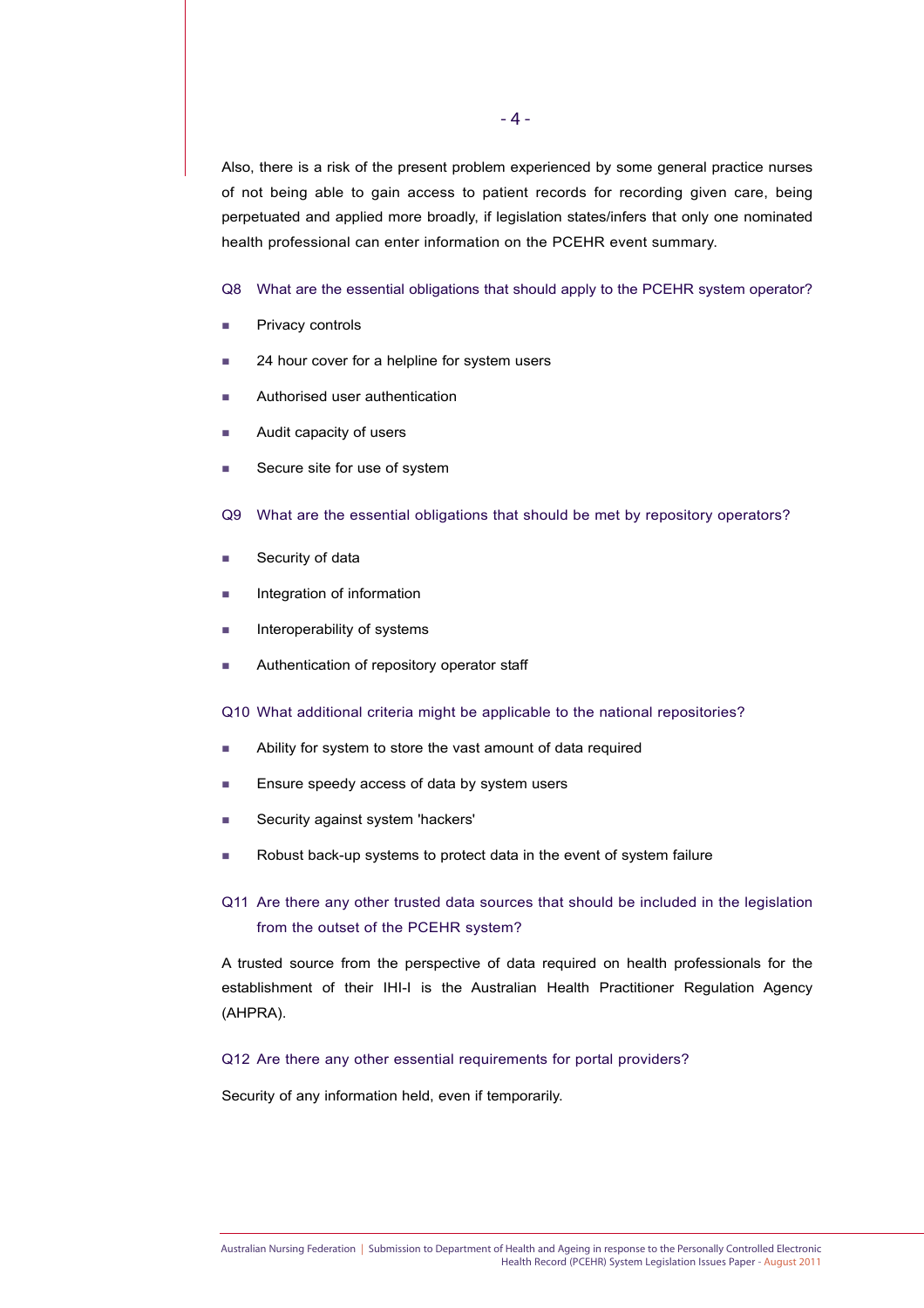Q13 Are you aware of specific examples of information for which intellectual property rights might present a significant barrier to the use of the information in the PCEHR system?

As mentioned previously the ANF is aware that some general practice nurses have experienced difficulty in accessing patient records under current systems, as this is deemed to be the property of the general practitioner. For the purposes of either retrieving information or of recording provision and outcomes of care, we view this practice as having the potential to compromise health care interventions. It is vital that the PCEHR system is not set up to perpetuate negative practices.

# Q14 Can you identify any other options for records retention and can you identify any other issues regarding records management that have not been considered in this paper?

Will it be possible for individuals to gain access to, and print off, the information if they desire, when the retention time expiry date is approaching?

# Q15 Are there additional access functions for individuals that need to be included in legislation?

Difficult to foresee at this stage. As this is relatively uncharted waters, a period of evaluation of the legislation needs to be built into the implementation process for the PCEHR to which people can direct issues not covered by either the legislation or the accompanying regulations.

#### Q16 Should any specific restrictions apply to the extent to which an authorised representative can act on behalf of the individual within the PCEHR system?

There will be times when a health professional needs to be able to access the PCEHR system to review notes outside of a time of meeting with the person belonging to that PCEHR. This may be for a pre-appointment review of the health history or during the course of a prolonged process of testing to determine a diagnosis. Legislation and application of penalties should not restrict the justifiable review of an individual's PCEHR.

Q17 Are there any other essential or additional requirements or obligations of a nominated representative that should be supported in the PCEHR legislative framework?

Not that are obvious at this stage.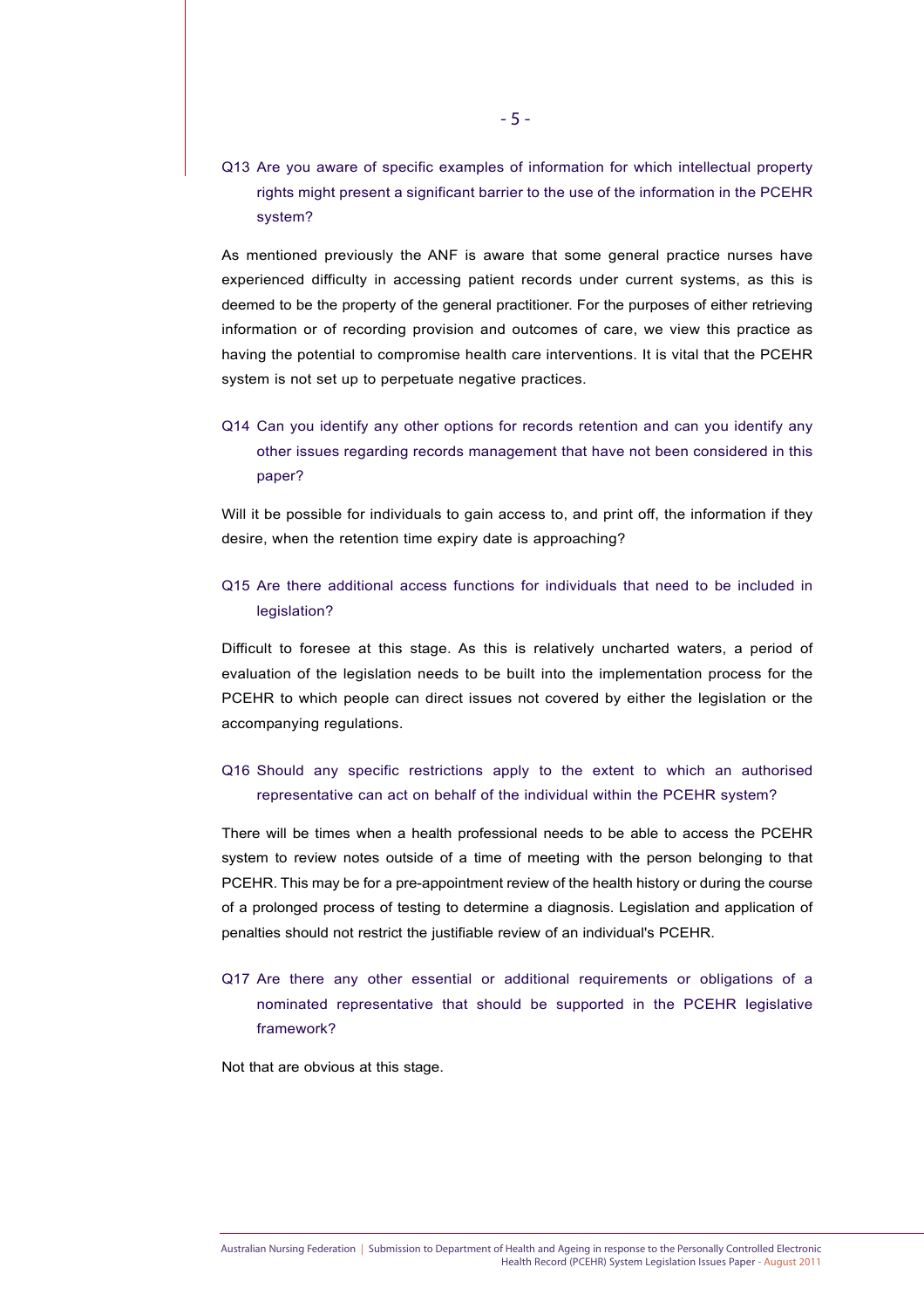## Q18 Are there any reasons why an individual should not be able to choose a minor as their nominated representative?

No, although probably the age ranges used in other circumstances should sensibly apply here. That is, the issues paper says "Across the health sector, the generally accepted age of competency and decision-making capacity in respect of medical treatment is 14 years."

#### Q23 What privacy legislation should apply to repository operators?

The same as for other holders of confidential information, but, with additional protections against breaches to the electronic system by "hackers".

Q24 Are there any reasons why clinical information downloaded from the PCEHR system should be required to be handled differently to other information held by a healthcare provider in their local records?

Possibly not, although electronic information can be disseminated much more readily and widely than paper based, and in a speedier time frame.

## Q28 Is the size of the penalty (50 penalty units or \$5,500) used in the HI Service appropriate for the PCEHR system?

The ANF has concerns that a health professional may in fact be acting in good faith and inadvertently incur the penalty. For example, the health professional may access a person's PCEHR in an emergency situation, and may not be aware/doesn't have time to check that the organisation in which he/she is employed has become unregistered (for some reason).

There needs to be an appeals process so that a health professional, who can show that they acted in good faith, has the opportunity to do so before being hit with a penalty fine.

### Q31 If the system operator is an agency and its employees are subject to the Code, would these disciplinary measures be sufficient?

Existing measures cover current practice breaches so there may be no need to have a separate process just because it's an electronic system.

#### Q32 If the PCEHR system operator is a private sector organisation would additional mechanisms be required?

Different processes may need to be applied if the private sector organisation does not currently adhere to a similar code of conduct to that used within the public service.

# Q33 What are your views about the preferred governance structures for the PCEHR system and national e-health elements more broadly?

The ANF contends that nurses, midwives, medical practitioners, allied health professionals and consumers must be members of clinical governance structures for the PCEHR system.

Australian Nursing Federation | Submission to Department of Health and Ageing in response to the Personally Controlled Electronic Health Record (PCEHR) System Legislation Issues Paper - August 2011